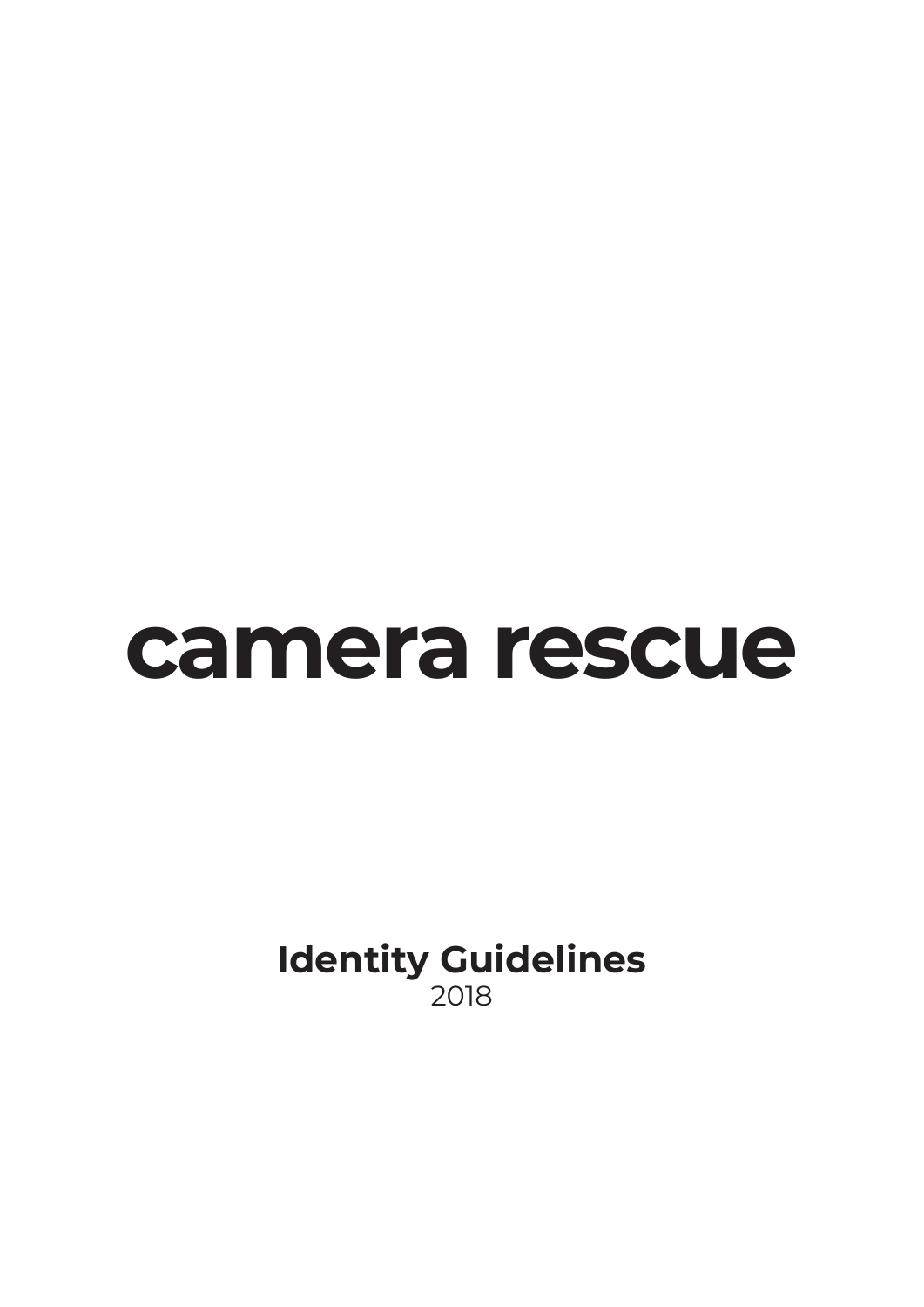#### **Typography**

Heading

### **Montserrat Bold**

Tracking -40 CSS: letter-spacing -0.04em

Body

## Montserrat Regular

Tracking 0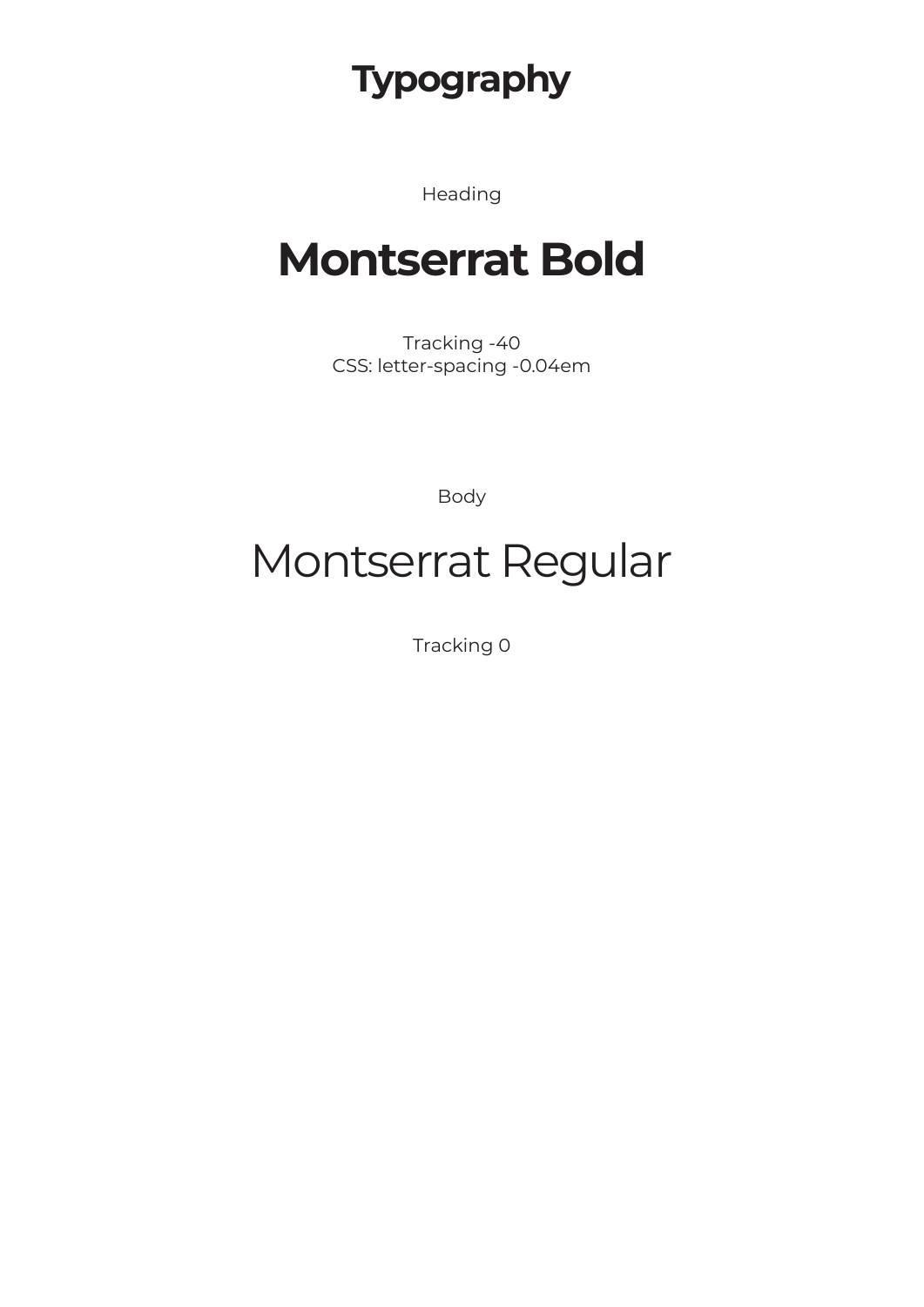#### **Colors**



Clear and bold define the visual expression of Camera Rescue. All elements such as logos, text and background colors are **black** or **white**, one on top of the other.

When designing layouts, use tools including background color, adequate spacing and thin lines to separate different elements from each other. In extreme cases, where no other solution is possible, the **light gray** color can be used to achieve visual clarity.

Images do **not** have to be grayscale.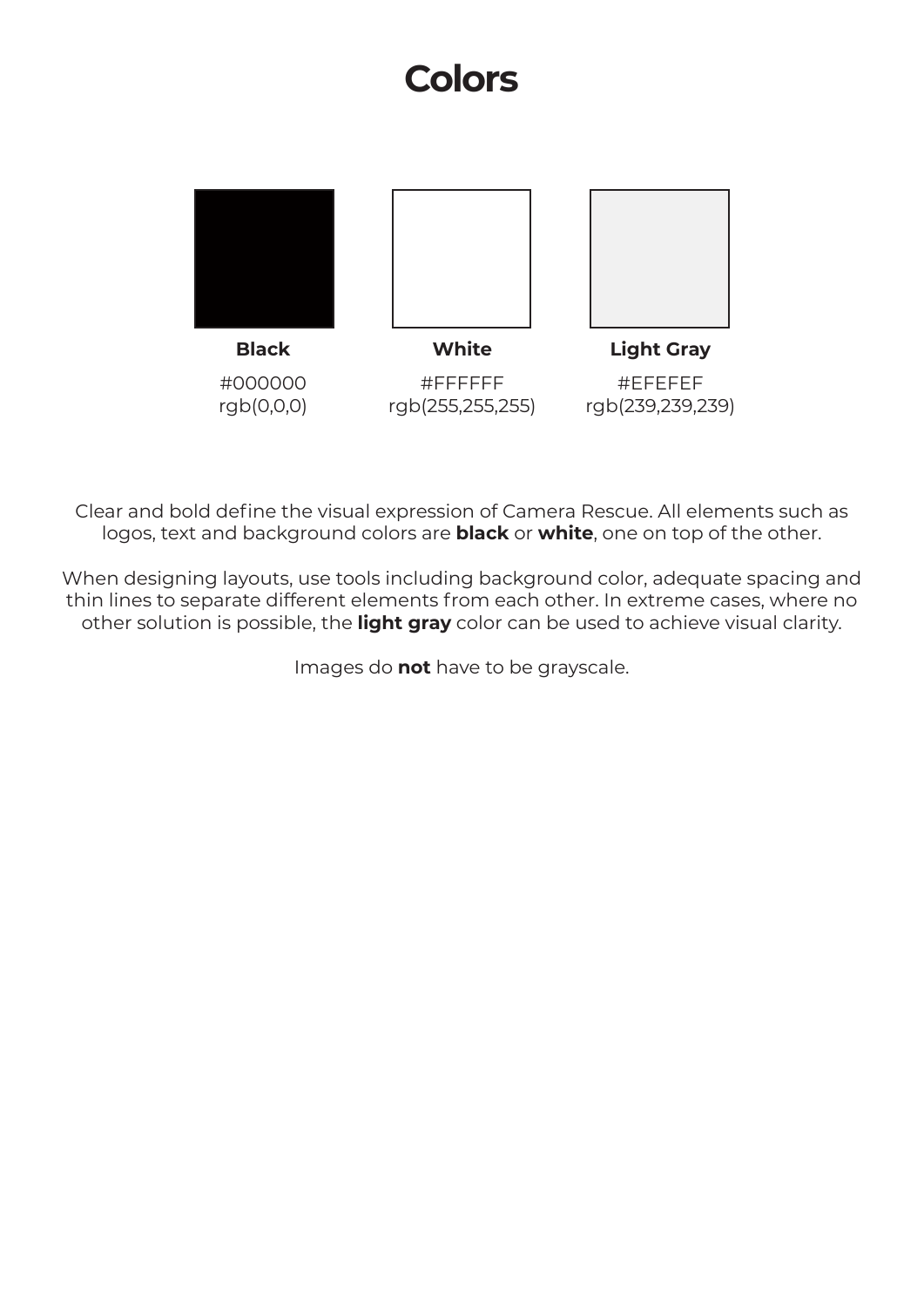# camera rescue



This **text logo** is the primary logo of Camera Rescue. A black logo is to be used on a white background and a white logo on a black background.

In place of an image, the fully lowercase text "camera rescue" may be used with the **Montserrat Bold** font and -40 text tracking (CSS letter-spacing: -0.04em).



A minimum safe space is to be empty on all sides of the logo. The **c** character's height defines the size of this safe space.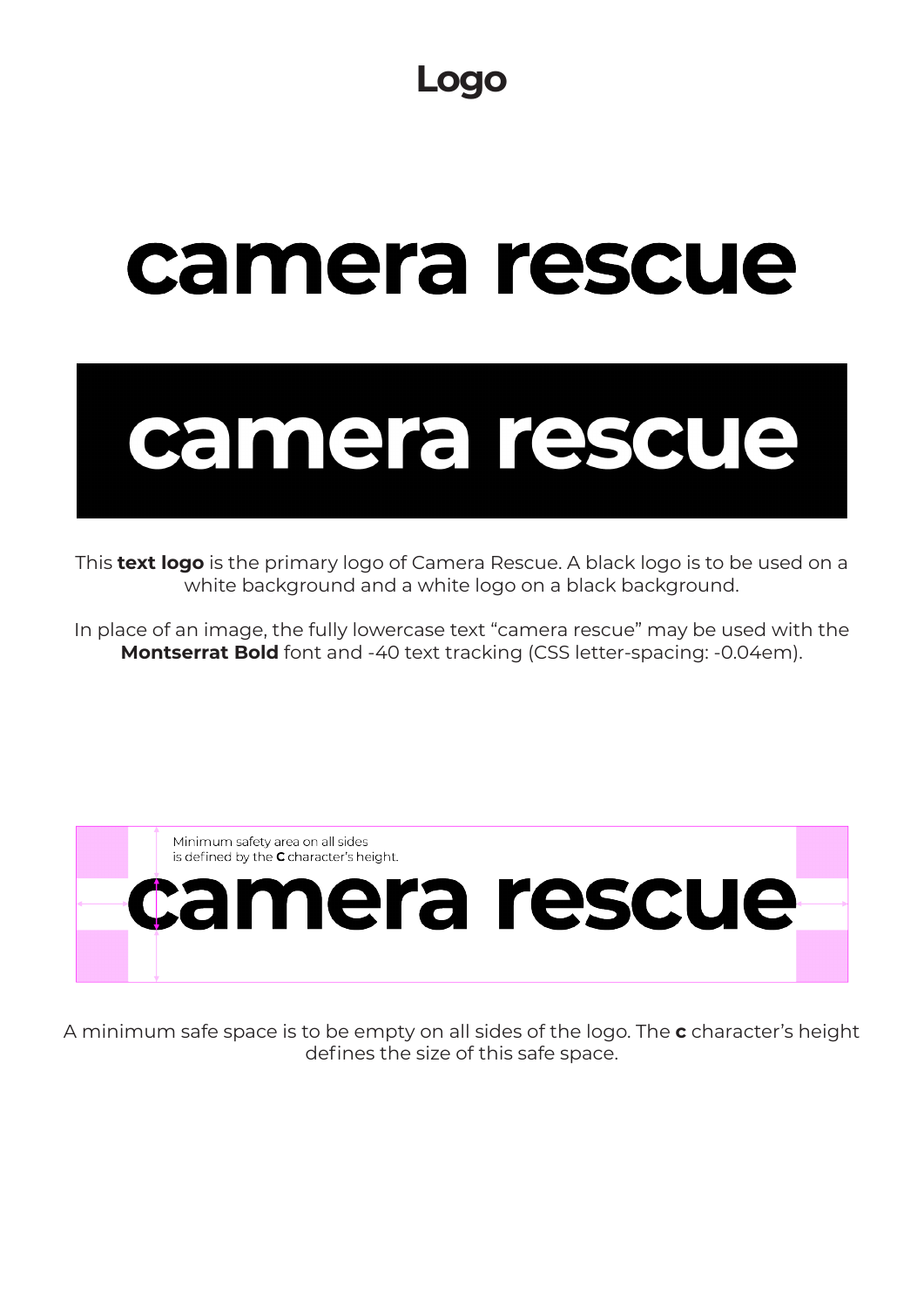#### **Logo**





No set safe space is defined for the circle logo. However, it should never directly touch another element in a way that breaks the circle shape.



Not acceptable.

**Do**

Leave enough empty space around a logo.



Position a logo too close to other elements.

Embrace the black and white color scheme.

Change colors in a logo.

Apply effects to a logo.